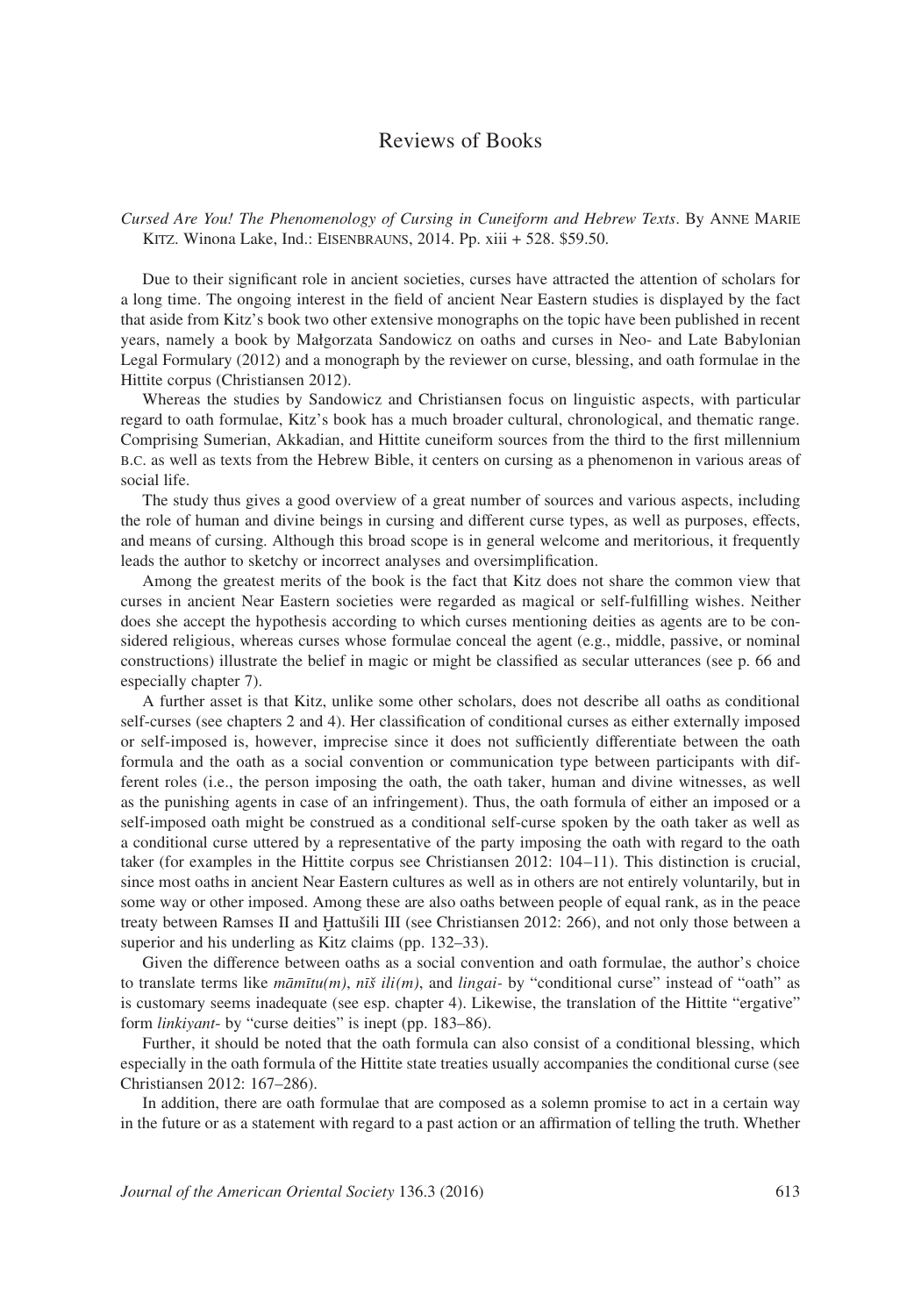the last two always imply a curse or, respectively, a punishment by divine beings in case of an infringement, as Kitz claims, is doubtful. Thus, there are oaths whose transgression according to the sources resulted (solely) in punishment by a human institution, such as the death penalty, expulsion from the social community, a ban, or the destruction of the oath taker's city. With regard to the function of oaths, Kitz states that all oaths, either promissory or evidentiary/assertive, are attached to a promise (pp. 38–39). This, however, is based on an imprecise use of the word "promise," which in its strict sense concerns only future actions or happenings. The claim of telling the truth is therefore no promise, but an affirmation or confirmation.

The difference between vows and oaths is convincingly described (pp. 35–39). The terminology is, however, only cursorily treated and centered on the Sumerian phraseology for oaths and conditional curses. In contrast, a discussion of the Sumerian terms for unconditional curses and vows as well as of the Akkadian, Hittite, and Hebrew words for oaths, curses, and vows is missing.

A general methodological problem lies in the fact that in many cases the author substantiates her assertions regarding the respective communication types by referring only to one or two passages from the Sumerian, Akkadian, Hittite, or Hebrew corpus while other relevant data which point in another direction or give reason to doubt the author's argumentation are omitted.

An example for such an inadequate generalization is the assumption (pp. 116, 121) that the Hittite phrase *linkiya kattan . . . dāi* "to place under oath" refers to an enacted conditional curse involving animal slaughter, deduced from a single passage in a Middle Hittite treaty (KBo 16.47 obv. 15ʹ–16ʹ).

Striking is the fact that Kitz addresses wishes in incantation rituals like "may the evil knot unravel, may the binding be released . . ." (Šurpu) as curses (pp. 78–79). Even though such wishes are sometimes accompanied by negative wishes for the evil-doer, their basic intent is to free the ritual patron from negative forces and their harmful consequences. Therefore, they should be defined as blessings as is customary. The relation of the latter to curses as their antipodes is unfortunately not discussed. Also surprising is the definition of the river ordeal as a punishment (p. 53) and not as a means to engage a divine agent to decide if an accused person in a legal case is guilty or not.

With regard to the classification of different curse types (chapters 3 and 4), the author neglects to note that conditional curses aside from conditional sentences are also frequently construed as relative sentences, although several examples are cited in the book (cf. the Hittite and Hebrew formulae on pp. 87, 90–91, 108).

Besides the simile curses mentioned by the author (pp. 82–93) there is also a type in which the simile is expressed by a two-word comparison utilizing the Akkadian preposition *kī* "like, as" or its Hittite equivalent *maḫḫan* + noun. Examples of this kind are, inter alia, to be found in §§63 (2x), 80, 81, 86, 91, 92, 93, 95, and 96 of Esarhaddon's Succession Treaty (see Streck 1998: 168).

The author's assertion in chapter 8 that all curses seek a single goal, namely death, is incorrect. This view neglects the fact that a number of curses aim at an evil afterlife which, for example, is expressed by the wish that the corpse of the curse's addressee will not be buried, but eaten by animals, while his ghost will not receive libations (see, e.g., Hillers 1964: 68). Furthermore, this hypothesis does not fit wishes that the curse's addressee will lose his/her social status or gender (see, e.g., Hillers 1964: 66–68). The author's assertion should therefore be replaced by the statement that curses seek harm.

In several cases the grammatical analyses, transliterations, and/or translations are faulty. For instance, in the Hittite sentence m*madduwattan l[i]nkiyaššaš iēt* (KUB 14.1 i 13) the noun + possessive suffix *linkiyaš=šaš* is not an accusative as Kitz assumes (pp. 117–18) but a free-standing genitive. The literal translation is therefore not "he made Madduwatta his conditional curse," but "he made Madduwatta (a man) of his oath" (i.e., his sworn ally). The form *linkan*[zi] in manuscript I of §75 of the Hittite Laws (KUB 13.13 rev. 5) is not a 3. pers. sg. pres. (p. 116), but a 3. pers. pl. pres. In the sentence *nu=za kē uddār šá-pal ni-iš* dingir*-lim [da]išta*, the Hittite reflexive particle *z(a)* does not emphasize that the king personally placed the words under oath (p. 118), but functions as an indirect object ("he [pl]aced these words under oath for himself"; see Hoffner and Melchert 2008: 358–59). In KBo 4.10 + rev. 6–7 the cuneiform sign KA which is attached to a number of logograms stands for the Akkadian possessive pronominal suffix of the 2. pers. masc. and is thus to be transliterated by cursive capitals (cf. p. 206). In KBo 8.35 ii 28–29, read *qa-tam-ma* instead of *qa-ta-am-ma* (p. 116, twice). In KUB 7.41 obv. 24, read  $\frac{\text{URUDU}}{a\text{-}t}$  (e-eš-ši-it)] (restored from KBo 10.45 i 17) instead of the impossible *ap-a-aš* (p. 428).